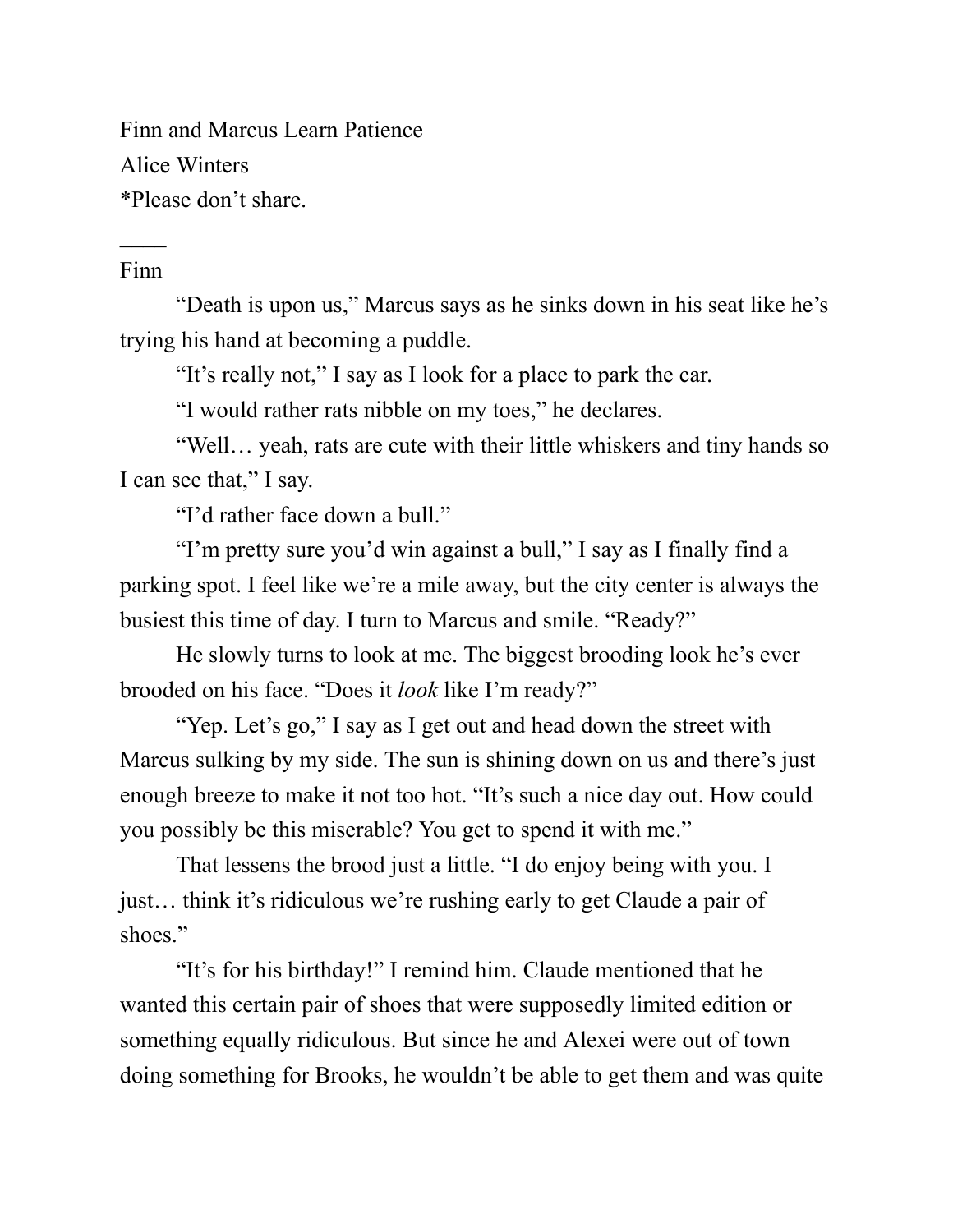devastated. So Alexei made up a plan that the three of us would pitch in together to buy Claude these horribly hideous shoes.

"We'll be in and out, and you will have the whole rest of the day to recover," I say as I turn the corner only to realize that I clearly don't know the definition of "in and out" because there's a massive line stretched out along the sidewalk for what has to be a block.

"This… must be the wrong spot," I say with a nervous laugh as I pull out my phone to check the address. When I see that we are most definitely close to the place, I step up to the woman in front of me.

"What's this line for?"

She gasps and grabs her chest. "You… you don't know? This is the line for the limited and rare exclusive Lyvoe Ve Grant runners."

"So… just a pair of shoes. This is the line for the shoes?" Marcus asks.

She looks offended until she gets a look at Marcus's brooding and then she looks a bit timid. "Um… shoes. Yes."

Marcus slowly turns to look at me. "We'll go to Walmart and grab him the absolutely ugliest pair of shoes known to mankind. We'll buy some glue and some glitter and just toss it on, and he'll never be able to tell the difference," Marcus decides.

"I don't think that'll work," I say.

"No, it will," he assures me. "I promise."

Even though I'd love to leave right this minute, I shake my head. "I'm going to… wait in line for a bit to see if it moves."

"No! I'll show you! I'll be right back!" he says and zoom he goes.

I watch him disappear around the corner, rather confused but Marcus is gonna do Marcus. Instead, I text Alexei.

Me: You alone?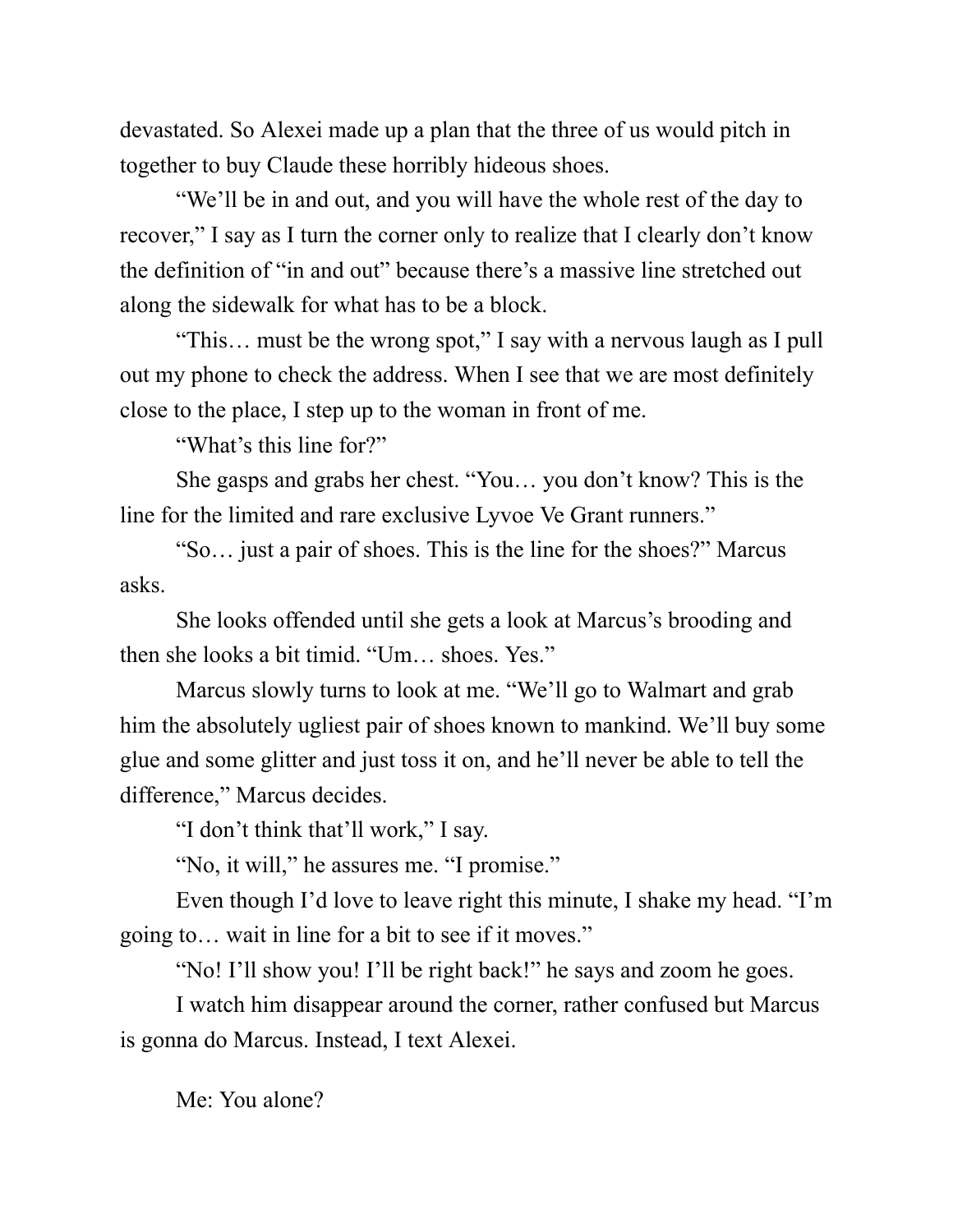Alexei: Yes. I told Claude to fuck off. What do you want?

Me: These shoes… there's an insane line of people waiting for them.

Alexei: What? They're fucking ugly. Who would even want them?

Me: The guy you're in love with.

Alexei: Don't talk to me.

Me: I'm waiting in a line in the blistering heat to buy these damn shoes. I'd be careful what you have to say.

Alexei: Only the first hundred get a pair, too. Are you in the first hundred?

I look up at the massive line.

Me: Fuck.

Alexei: Maybe they'll come through and tell you, you know? Cut it off at one hundred?

Me: And how do we know they'll even have his size?

Alexei: I guess you tell them the information and they ship them made specially or some shit.

Me: This is ridiculous.

Alexei: I know… but Claude bought me a fucking *horse*.

Me: Where's my horse?

Alexei: I'll let you brush her.

I sigh and stick my phone back in my pocket before realizing I'm ridiculously bored without Marcus here and pull it back out. I don't have to wait long; Marcus is back within fifteen minutes holding up the absolutely ugliest pair of shoes I've ever seen in my life. He's taken the most grandma looking pair of shoes he could find and glued fake flowers all over them before coating them in pink spray glitter.

"Here are the prestigious… Lyvo… ooo shoes," he says with this teeny little smile, like he's proud of himself.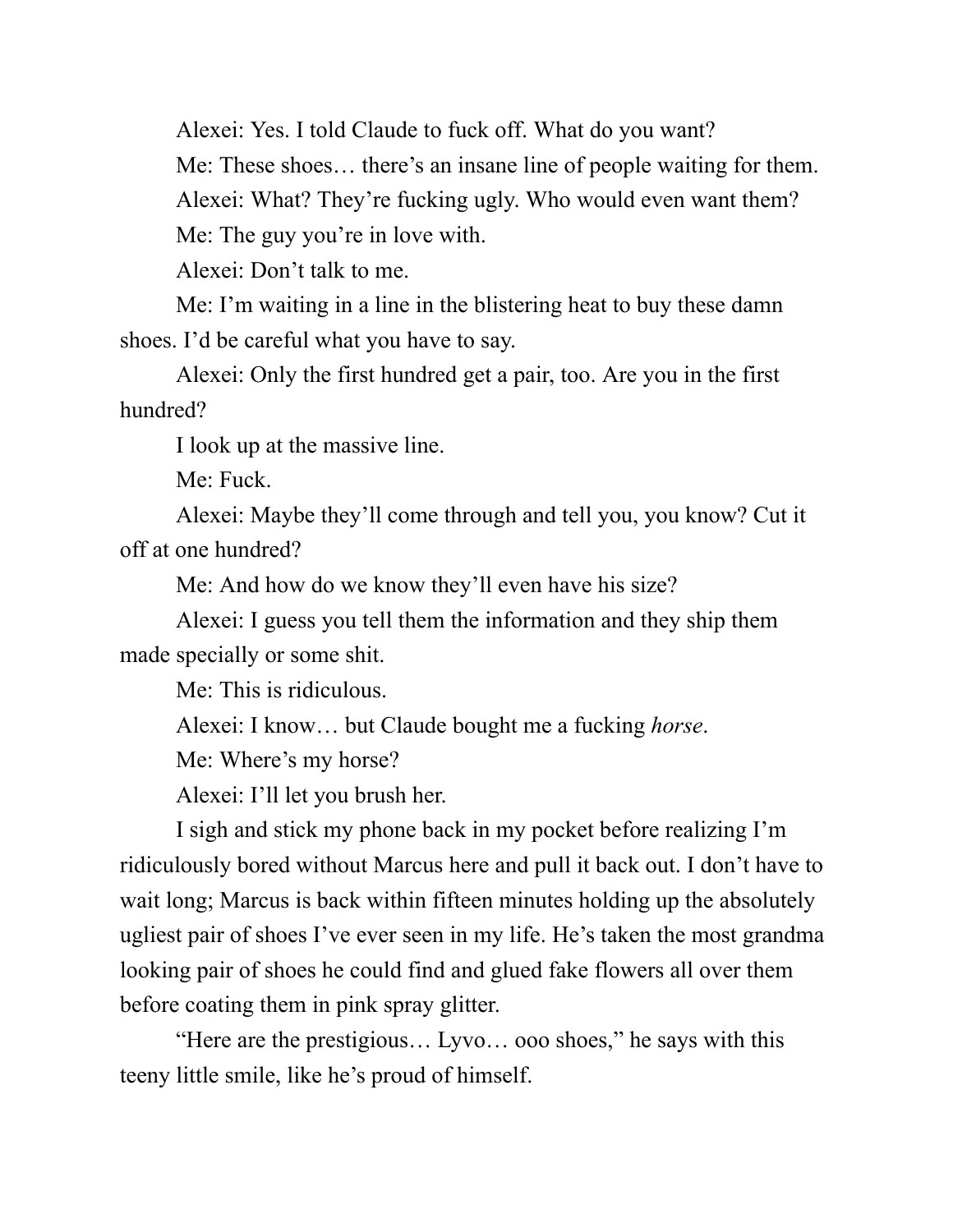"Marcus... you have... outdone yourself," I say with a beaming smile to complement his.

He's proud. He thinks I'm actually going to go along with this. Does this man have any idea of the atrocity he's committed? "Come along, then, Finn."

I stay rooted to the ground.

"Finn?" Marcus says, looking concerned. "I got the shoes."

"Those are horrible."

His smile falls. "But they look just like something Claude would like, so it's fine."

I grab Marcus's arm and tug him in. "Claude literally risked his life for me. He nearly died for me. We can wait in this line and get him a pair of shoes."

Marcus sighs, clearly defeated and horrified by this fact. "I feel dead inside," he says as he hugs his DIY shoes to his chest like he's actually hurt.

"So, Alexei said only the first one hundred people get to put their name down for them. Can you see how many people are ahead of us?"

"Sure," he says as he hurries off, probably hopeful we're past the hundred-person mark. He isn't gone long before returning with a beaming smile on his face. "We are one hundred and sixty-ninth."

"Sixty-ninth, eh?"

We snicker like teenagers before I remember that that means our chances of getting these stupid shoes are next to none.

"Welp. Guess we can go."

"Yeah, but it's not like every one of those people will get the shoes, right? Like some might be friends or family who came along for support, right?"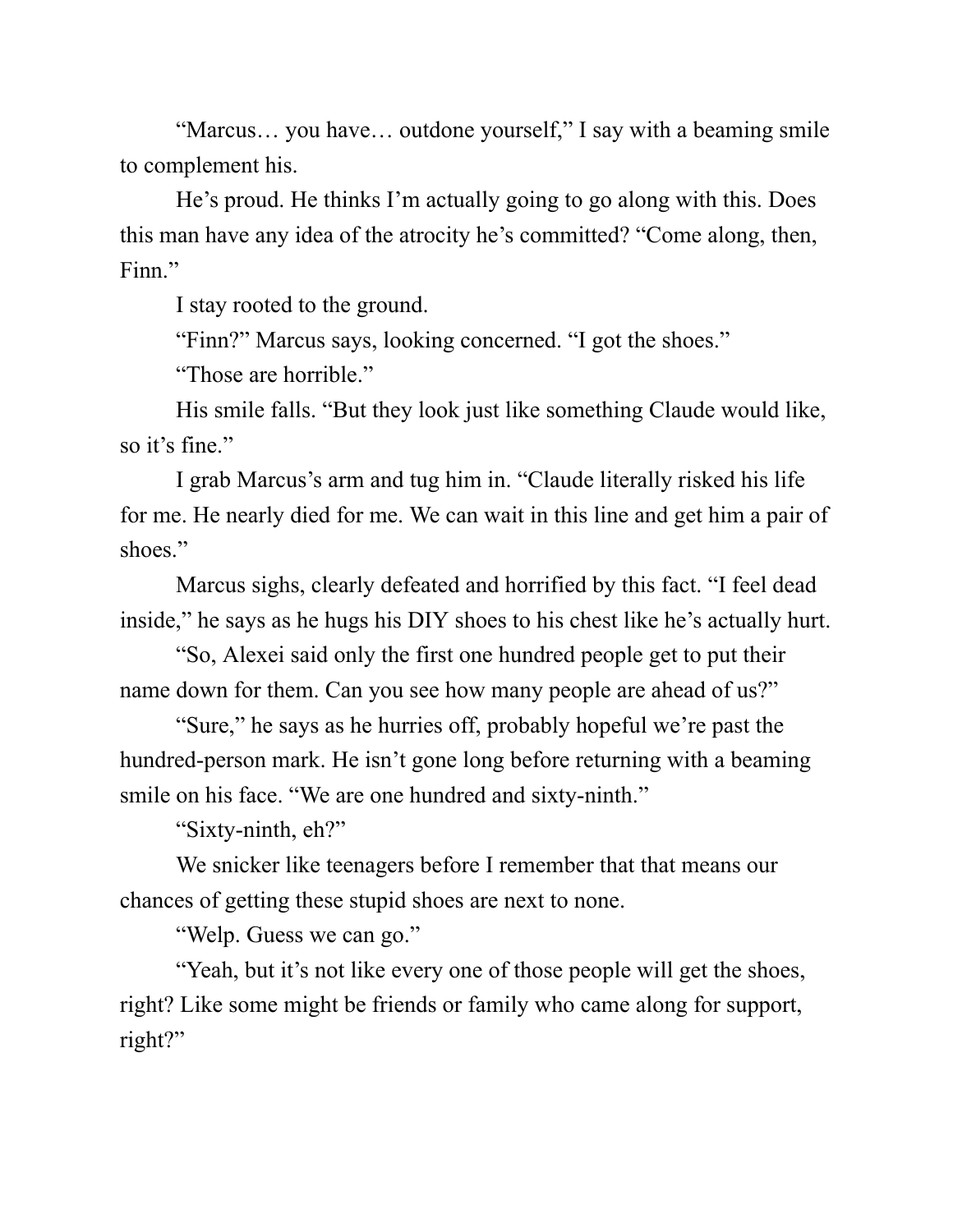Marcus shrugs then leans right up in the space of the woman in front of us. "Are those your family?" he asks, but he's annoyed which means he's brooding and his terrifying aura is leaking out.

The woman grabs her family into her arms, pins them close to her chest, and goes, "You can cut if you promise you won't eat them!"

"Oh, nice," Marcus says as he drags me in front of the woman.

I'm so horrified that I'm not sure I'll ever be able to look Marcus in the eyes again. "Oh… my… *god*. Marcus, we can't just *cut*."

He looks highly offended. "We didn't. She literally just said we could get in front of her," he says as he smiles at the woman who gives him a rather terrified thumbs up. "Now we're one hundred and sixty-sixth."

"Please don't threaten anyone else," I say.

"I would never," he says as he looms over the man in front of him. Literally *looms*. The man's head slowly, ever so slowly, turns to look at what might be going on behind him. His eyes get *huge* as he looks at the ancient vampire looming over him.

"W-W-W-W-W-W-Would you like in front of me?" he asks.

"Would I ever," Marcus says as he drags me in front of the next guy and his three friends.

"Marcus! Stop!" I beg. "We can't do this. We have to go back."

Marcus leans over so we're a little more eye to eye before setting a hand on each shoulder. "Think of Claude saving your life. You owe him these shoes."

"I do but I also don't think we should be threatening people to get in front of them," I say.

Marcus sighs so loudly and dramatically that the woman in front doesn't even ask, she just steps behind us.

"Dammit, Marcus!"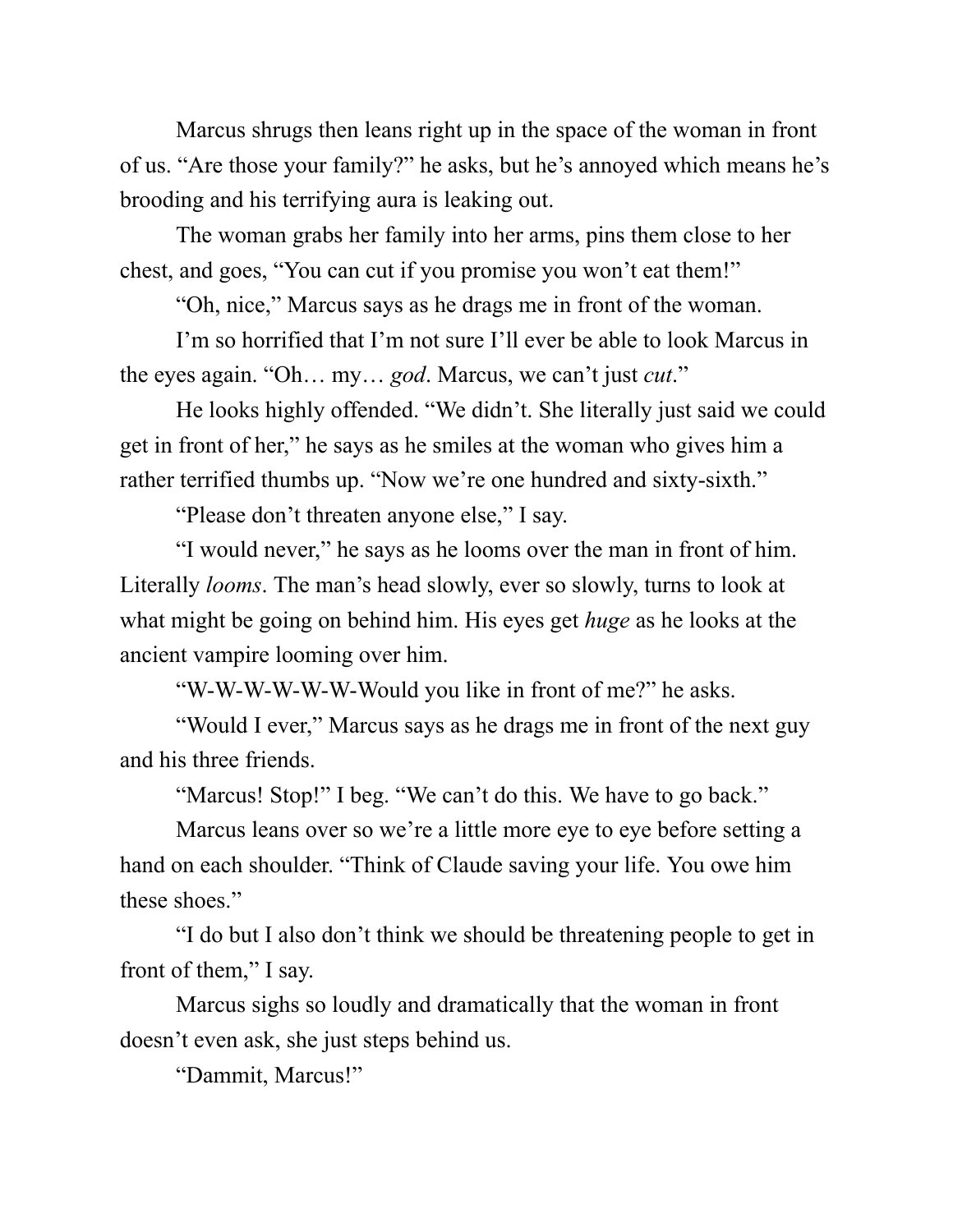Marcus sighs again, in case I didn't hear the first sigh that literally traumatized a woman. "Fine, I won't threaten any more of them." He whips out his badge as he looks at the next guy. "VRC, is that marijuana I smell on you?" He takes a big whiff of him. "It sure is."

The young man's eyes are so wide I'm surprised they haven't dried out. He hasn't even blinked yet, just stared. His friend or girlfriend reaches out and pushes him forward. "Take him, not me!" she cries.

"I'll take neither of you if you let us in front of you so my senses don't have to be traumatized by your weed stench."

"Go!" the man says, and suddenly we're moving ahead again.

Oh.

My.

God.

This can't be happening. This can't be real.

"Marcus, you can't use your authority to get us ahead in line!"

He grins at me. "I've already moved us up like sixteen places," he

says, and I realize he's having fun. This is like a fucking game at this point.

"No badge. No vampire mojo," I order.

He holds up the only thing he has left.

The gaudy shoes he made. He leans into the space of the guy in front of us. "These are exclusive, never before seen Marcú Tennís Shoés," Marcus says, trying his absolute hardest to make it sound fancy but for some fucking reason, the man in front of him is hooked.

"They're gorgeous," he breathes.

"And they are yours for the simple cost of letting us in front of you and your group."

"Of course!" he says as he takes the shoes while Marcus marches us up another four spots.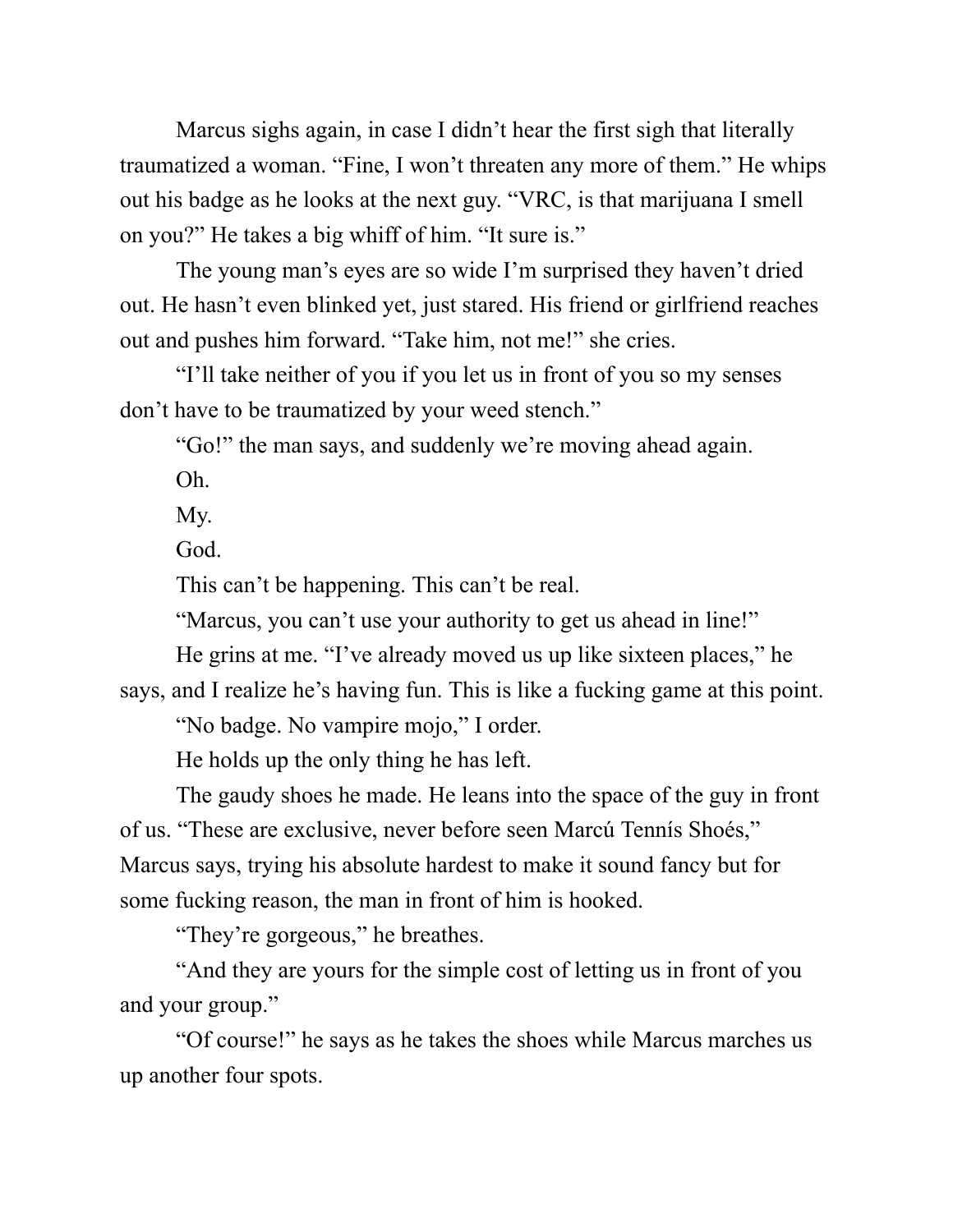I'm staring at the man who I love in disbelief now. "What… what are you doing?" I hiss.

He gives me the most innocent look the villainous man can muster. "I'm just doing what you said. Ma'am?"

The woman turns to look.

"If I take my shirt off, can we go ahead of you?"

The woman's expression instantly lights up. "You sure can, honey," she purrs as I watch the love of my life do a striptease for a woman none of us know in a line for shoes from hell. But she's laughing with her friends and having a good ol' time and before I know it Marcus gets us into the one hundredth and one spot.

"So?" I ask with my arms folded over my chest.

Marcus is thinking. He's run out of things he's "allowed" to do and is clearly uncertain. "Oh my god. I have a brilliant idea. Finn, take off your leg."

I stare at the man in horror. "No."

"There is no way these people will keep you waiting if you do. Come on."

"I'm not taking off my leg!"

Marcus stares at me. "Don't you care about Claude at all? He saved your life, after all. Without him… your sister could have been killed. Artie would have been slain. And still you… you refuse to do this one simple task?"

I stare at the absolutely horrible excuse for a man. "You… you will pay for this," I say as I lean against him and pull my pants up enough that I can release the lock on my prosthesis and pull it off. "Now what?"

Marcus gasps. "Oh my god, this vicious woman just tore this man's leg clean off!" Marcus yells as he waves my leg around. With the padding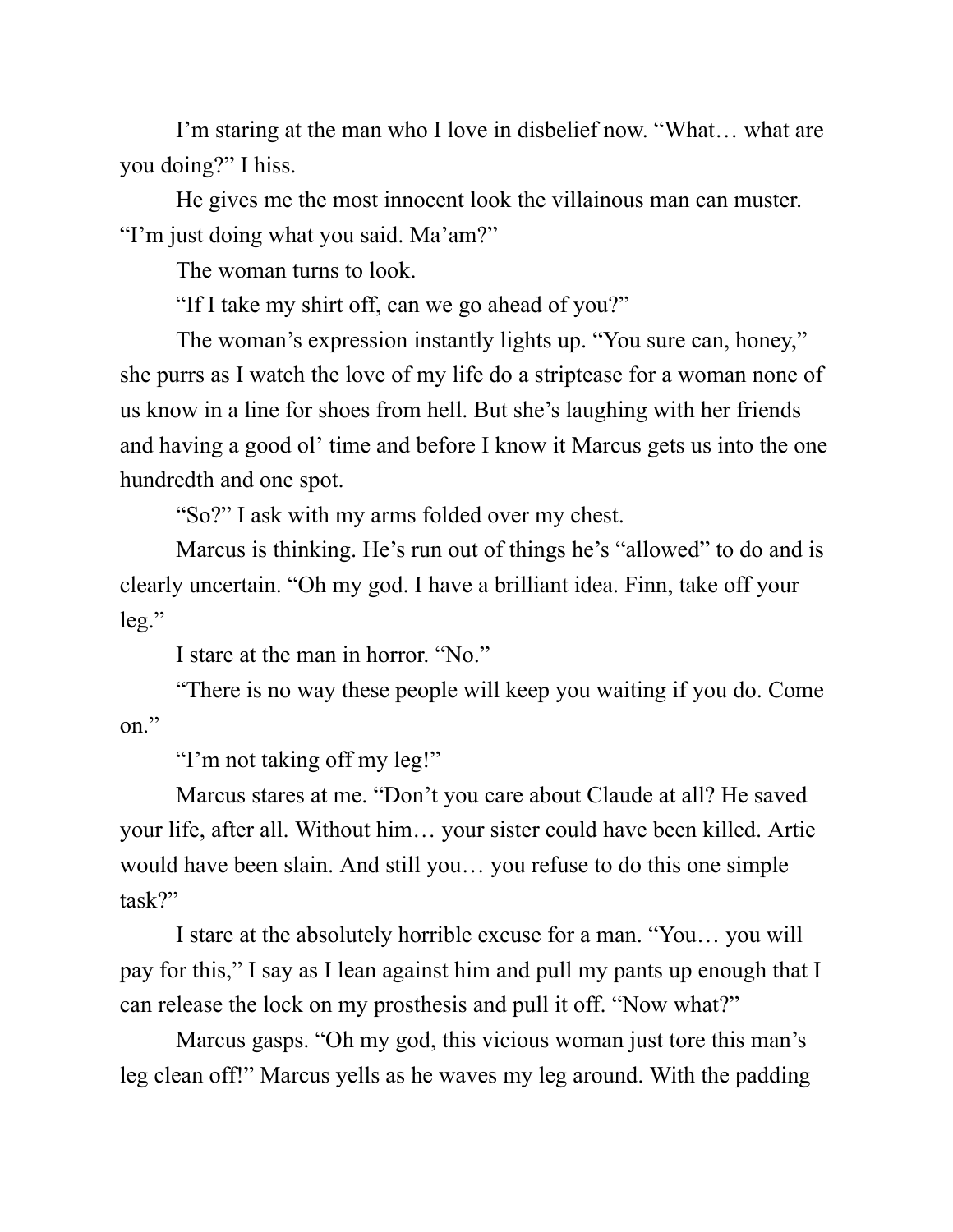and shoe on, it does sort of look like a real leg.

The thing about humans is that even if they looked at the situation and brained through it, when a menacing as hell vampire is standing right there shouting that someone's leg has been torn off, people panic.

And run.

Marcus just smiles, scoops me up and carries me to the front of the line where only one person is left standing.

"DeGray?" Marcus asks in surprise.

Bentley turns to look at us and then around at the chaos. "Should've guessed that you're the reason there are only two of us left in line."

I just decide to hide in Marcus's arms so I don't have to be forced to face this horror. "There's no place like home."

"What are you doing here?" Marcus asks.

"Claude paid me to get in line early to get him these ugly shoes. What about you?"

That snaps me out of it. "Wait! No, we're supposed to get it for him for his birthday!" I say. "He was going to be all excited."

"Oh… I've been here since five AM," Bentley says.

"That's stupid, you should have just harassed everyone like I did. We got here like…" Marcus looks at his watch. "Thirty minutes ago, and we're already second in line."

Bentley shakes his head. "I'll just tell Claude some crazed vampire scared everyone off, and I didn't manage to get him a pair," he says as he waves at us and heads off.

When the store manager comes to let the line in, he looks rather confused when it's just me and Marcus standing there but welcomes us in anyway.